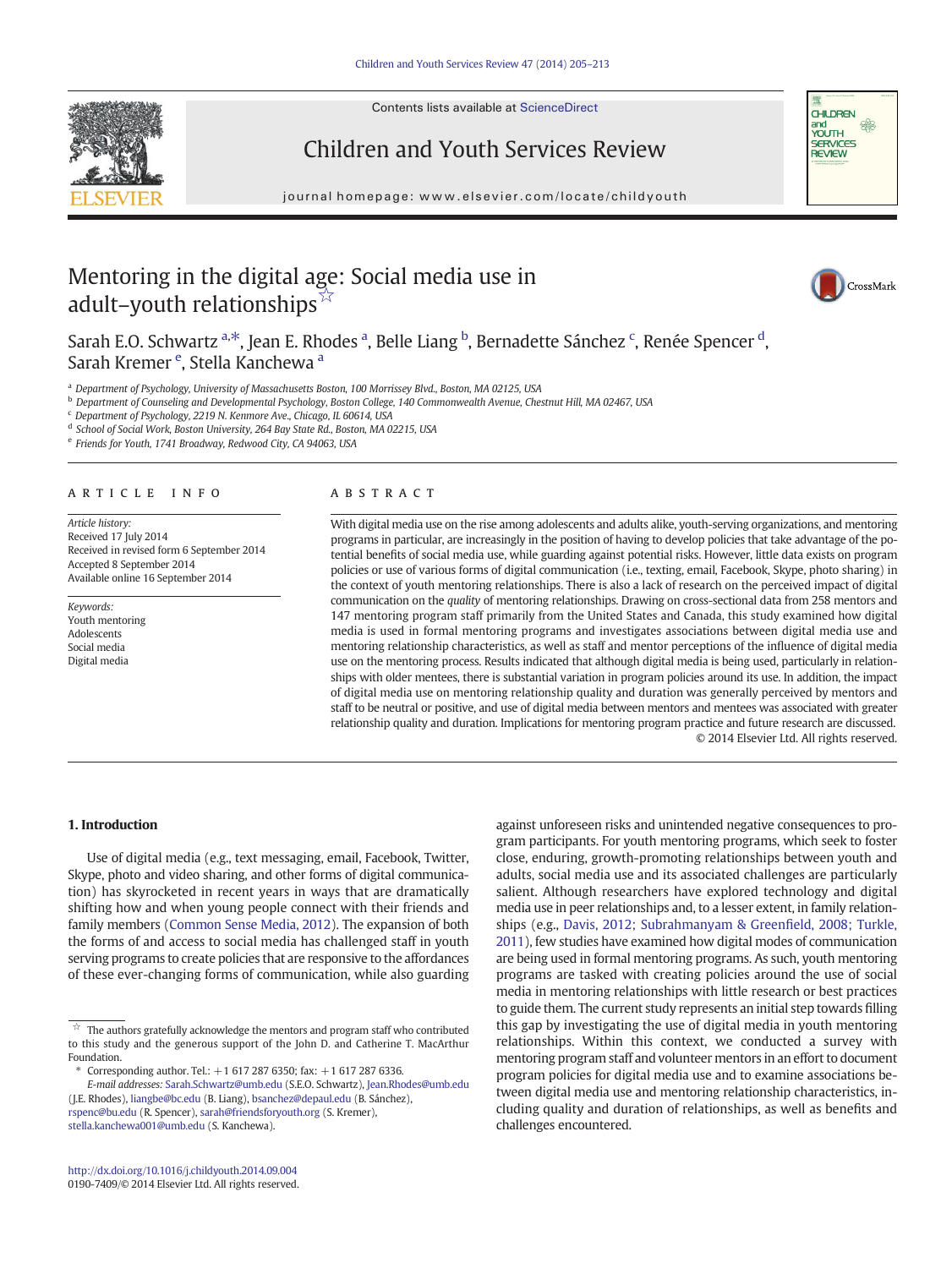### 1.1. Youth mentoring and digital media use

Youth mentoring relationships, once largely considered to be one-to-one relationships between youth and adults that were cultivated through in-person meetings or activities in the community or at school, now take a wide variety of forms with some relationships taking place solely through digital forms of communication [\(Shpigelman,](#page-8-0) [2014\)](#page-8-0). Whatever forms these relationships may take, the interpersonal connection that develops between the mentor and youth remains at the heart of the mentoring process ([DuBois & Karcher, 2014\)](#page-7-0).

Digital media offers significant opportunities for engagement and connection between mentors and youth, but it can also pose potential risks. For example, texts, Facebook messages, and the like, make it easy for mentors and youth to stay in touch on a day-to-day basis and directly communicate with one another in ways that can nurture the development of the relationship by fostering feelings of connection and also help to sustain it over time. Use of digital media between mentors and mentees may allow for greater ease in coordinating meetings and staying in contact, even in the face of changing schools, addresses, and phone numbers. Some adolescents may also feel more comfortable disclosing feelings or personal information via social media rather than in person (e.g., [Subrahmanyam & Green](#page-8-0)field, 2008).

At the same time, social media use can pose risks to developing mentoring relationships. It raises significant concerns about safety, privacy, as well as the potential for sharing inappropriate information and blurring relationship boundaries. For example, deciding whether to become friends over Facebook is not always a straightforward choice, as mentors must then consider carefully the content they post and the potential impact on their mentee. As a Facebook friend, mentors may also view content that raises ethical dilemmas, such as what to do if they view a post by their mentee that shows the mentee engaging in some type of risky behavior.

Not surprisingly, in an earlier national survey of mentoring programs conducted in 2010, mentoring program staff reported that mentors and mentees were using an array of social media, particularly email and text messaging [\(Kremer, 2010](#page-8-0)). Yet few guidelines exist to help mentors and youth to navigate these forms of communication beyond brief tip sheets (e.g., [Social Networking Tips for Mentors,](#page-8-0) [Mentor Michigan](#page-8-0)) or general advice [\(Manza & Patrick, 2012\)](#page-8-0). The approaches that programs are taking to social media use in mentoring relationships as well as how its use may influence relationships remain largely unknown.

#### 1.2. Adolescent use of digital media

Although little is known about digital media use in youth mentoring relationships, a growing body of literature makes it clear that youth's use of these various forms of communication is high. Dubbed "digital natives" ([Prensky, 2001\)](#page-8-0), young people today have grown up with digital communication, and their usage rates reflect this. A recent survey of social and digital communications use by 1030 adolescents ages 13 to 17 found that 90% had used some form of social media, with texting (87%), social network sites (e.g., Facebook; 83%), email (77%), and instant messaging (63%) representing the most common formats [\(Common Sense Media, 2012](#page-7-0)). Other recent studies have shown that 78% of adolescents in the United States own a cell phone, with a slightly lower percentage (62%) of lower-income youth owning cell phones [\(Lenhart, 2012\)](#page-8-0). While voice phone calling has decreased among adolescents, text messaging has increased. Older adolescents, especially girls, are the heaviest users of texting among teens, and Black teens showed the highest increase compared to White and Latino teens [\(Lenhart, 2012](#page-8-0)). Adolescents' preferences for how they communicate have implications for how mentors and youth might connect and communicate with one another.

Previous research has demonstrated that young people tend to use social media to maintain already existing off-line relationships. A study of 251 adolescents indicated that adolescents primarily use social networking sites to connect with people they know offline and demonstrated moderate overlap in closest online and offline friends, suggesting that social media is used to strengthen offline relationships [\(Reich, Subrahmanyam, & Espinoza, 2012](#page-8-0)). Additionally, a study of 110 college students, comprised of mostly Latina/os and Asians/ Asian-Americans, revealed that students tend to use social networking sites to keep in touch with and make plans with family and friends [\(Subrahmanyam, Reich, Waechter, & Espinoza, 2008\)](#page-8-0). Thus, it is likely that youth would be drawn towards using social media to complement face-to-face interactions and maintain connections in mentoring relationships as well.

Given that the quality of mentoring relationships is associated with beneficial youth outcomes (e.g., [Goldner & Mayseless, 2009; Grossman](#page-7-0) [& Rhodes, 2002; Parra, DuBois, Neville, Pugh-Lilly, & Povinelli, 2002](#page-7-0)), it is important to explore what contribution social and digital media communications may make to mentoring relationship quality. Although this has not been examined in youth mentoring, research on other kinds of relationships provides some insight into the effects of social media on relationship quality. The majority of college students who use social networking sites reported that using these sites had not made a difference in their relationships with friends, but 20% felt that it made them closer to their friends [\(Subrahmanyam et al., 2008\)](#page-8-0). A longitudinal study of college students found that Facebook use was strongly related to "bridging social capital," even when controlling for internet use and psychological well-being (Steinfi[eld, Ellison, & Lampe, 2008](#page-8-0)). "Bridging social capital" is a term that refers to "weak ties" [\(Granovetter, 1983](#page-8-0)) or connections with others outside of one's own immediate community [\(Putnam, 2000; Vidal, 2004\)](#page-8-0). Focus group discussions of a subset of these participants revealed that college students perceived Facebook as helping them with networking as well as with facilitating face-to-face communication (Steinfi[eld et al., 2008](#page-8-0)). At the same time, media use among younger girls (ages 8–12) has been shown to be associated with negative social well-being [\(Pea et al., 2012\)](#page-8-0), suggesting that adolescents may be able to use media more effectively than younger children. Taken together, these findings suggest that social media may play a positive role in both strengthening older youth's existing connections as well as fostering new ones.

#### 1.3. Current study

The current study drew on international cross-sectional survey data collected from mentoring program staff and volunteer mentors to investigate the use of digital and social media in youth mentoring relationships. Since there is currently little data available on its use in youth mentoring programs, the first aim of the study was to characterize how digital media is being used in mentoring relationships, including both program policies and actual use, as well as associations between mentor, mentee, and program characteristics and digital media use. Following initial characterization, we then investigated associations between digital media use and mentoring relationship quality and duration. Finally, we explored program staff and mentor perceptions of the influence of digital media use on mentoring relationships and of the benefits and challenges of digital media use.

#### 2. Method

#### 2.1. Participants

Participants included mentors and program staff who were 18 years of age or older in youth mentoring organizations internationally. For the mentor survey, 277 mentors completed consent forms, 258 mentors began the survey, and 222 mentors completed the survey. For the staff survey, 169 staff members completed consent forms, 147 staff began the survey, and 121 staff completed the survey. In addition, 78 staff members provided responses to open-ended questions in the survey.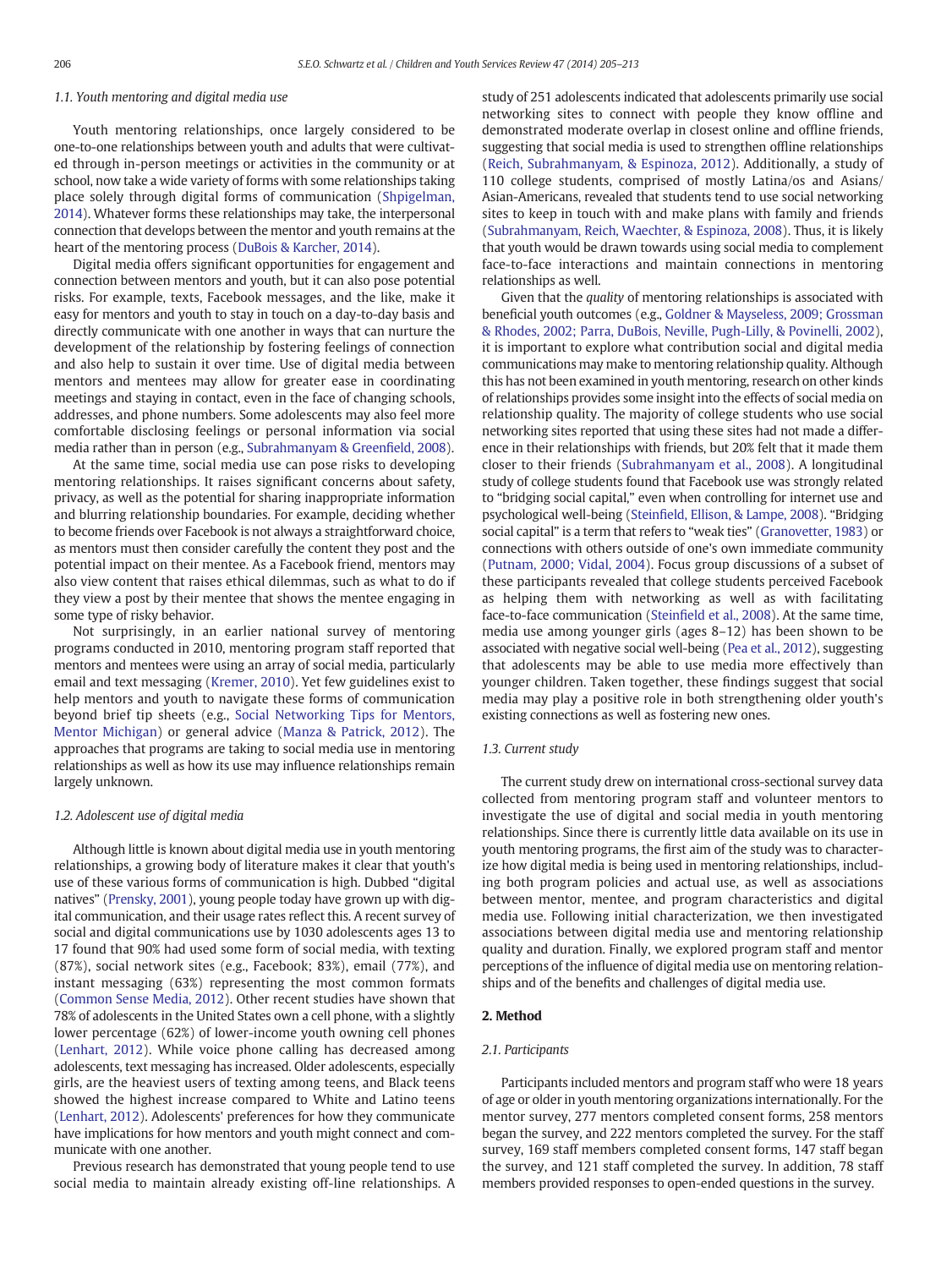Sixty-eight percent of participating mentors were female, with an age range of 18 to 79 years ( $M = 35.1$ ,  $SD = 13.0$ ). Mentors were primarily located in Canada (69%) and the United States (31%), and 1% in Ireland. The majority of mentors identified as White (79%), 10% identified as Asian or Pacific Islander, 2% identified as multiracial, 2% identified as Hispanic or Latino, 1% identified as Black, and 6% identified as other. Approximately half of mentors (53%) reported a 4-year college degree as their highest level of education, 12% high school diploma/GED, 13% associate's degree, 18% master's degree, and 5% reported a higher degree. Mentors reported that the mean age of mentees with whom they were working was 12.8 years old ( $SD = 3.4$ ), ranging from 12 to 24 years old. Sixty-one percent of mentees were female, and 51% were of minority racial or ethnic backgrounds. Ninety-two percent of the mentors were in same-gender matches.

The mean match length reported by mentors was 20.6 months  $(SD = 21.8)$ , with match lengths ranging from a minimum of 1 month to a maximum of 100 months. Mentors were from various types of mentoring programs (mentors could endorse more than one type of mentoring), including one-on-one mentoring (84%), group (29%), team (24%), community-based mentoring (32%), school-based mentoring (37%), and a small number of e-mentoring programs (4%).

Participants in the staff survey were also primarily located in the United States (66%) or in Canada (34%), along with 1% located in New Zealand. A range of mentoring approaches was represented, with staff members endorsing as many types of mentoring as their program provided. Sixty-eight percent provided one-on-one mentoring, 34% provided group mentoring, 22% provided team mentoring, 43% provided community-based mentoring, 41% provided school-based mentoring, 31% provided site-based mentoring, and 5% provided e-mentoring.

#### 2.2. Procedure

Participants were recruited to complete online surveys via emails to a number of mentoring listservs, including the Chronicle for Evidencebased Mentoring, Friends for Youth, YouthMentoring, and Big Brothers Big Sisters listservs. The email included a description of the study, as well as a link to consent forms and the web-based survey. Participants were also informed that they would have the opportunity to be entered into a raffle for an iPad as an incentive for participating in the study. Recruitment announcements were also made at conferences and workshops for mentoring program staff. The sole criterion for inclusion in the survey was that participants were mentors or staff who were 18 years of age or older. Online surveys were self-administered using SurveyMonkey software, a secure online data collection service.

#### 2.3. Measures

Survey data included a combination of quantitative scales and single-item questions as well as open-ended questions.

#### 2.3.1. Mentor survey

Demographic Information included mentor, mentee, and program characteristics. Mentor demographic characteristics included self-reported age, gender, racial/ethnic background, and highest level of education. Mentors also reported demographic information about their mentees, including mentee's age, gender, and racial/ethnic background. Mentors also reported program characteristics, including type of mentoring offered by the program and country in which the program was located.

Use of Digital Media was measured with a series of mentor-reported single-item questions. One question asked mentors if their program has a policy on use of digital media, to which mentors could respond "Yes," "No," or "Unsure". Another question asked mentors if they discussed with their mentee how they would use digital media to communicate with each other (from  $1 =$  "Not at all True" to  $4 =$  "Very True"). Mentors were also asked about their actual use of a range of modes of communication with their mentees, including face-to-face, phone, texting, email, Facebook, Twitter, other social networking sites (Instagram, Tumblr, Snapchat etc.), instant messaging (IM), and Skype. For each form of communication, mentors were asked about frequency of use (from "never" to "more than once a week") and purpose of communication (including: logistics; checking in; socializing; in-depth conversations; sharing private thoughts or emotions; and academic support). In addition, mentors were asked if they planned to continue to communicate with their mentee via digital media after their formal relationship had ended, rating the statement on a scale from  $1 =$  "Not at all true" to  $4 =$  "Very true."

Mentor Perception of Influence of Digital Media was assessed with two single-item questions. One question assessed mentors' perception of how use of digital media influenced their relationship with their mentees on a 5-point Likert scale in which  $1 =$  "Worsened";  $2 =$ "Worsened a little"; 3 = "Neither"; 4 = "Improved somewhat";  $5=$ "Improved." The second question assessed mentors' perception of the influence of digital media on how frequently they communicated with their mentees. Specifically, mentors rated how much they agreed with the statement, "Digital media has helped my mentee and I communicate more frequently" on a scale ranging from  $1 =$  "Strongly Disagree" to  $5 =$  "Strongly Agree."

Mentoring Relationship Quality was assessed using two distinct mentor-reported measures. The 11-item mentor-reported version of the Relational Health Indices (RHI) was used to assess relational–experiential dimensions of relationship quality, focusing on factors such as engagement, authenticity, and empowerment [\(Liang et al., 2002](#page-8-0)). Sample items included, "I feel that this mentee cares about our relationship" and "I feel uplifted and energized by interactions with this mentee." Items were scored on a 5-point Likert scale, ranging from  $1 =$  "Never" to  $5 =$  "Always." Cronbach's alpha was .90, indicating good internal consistency. The Mentor Strength of Relationship (MSoR) scale is a 14-item measure that also assesses mentor's perspectives on their relationship with their mentee, but focuses specifically on factors contributing to mentors' satisfaction and frustration in mentoring relationships and includes environmental/logistical dimensions of the relationship, in addition to affective dimensions [\(Rhodes, Schwartz,](#page-8-0) [Willis, & Wu, 2014\)](#page-8-0). Sample items included, "Being a mentor is more of a time commitment than I anticipated" and "I feel my mentee and I are well-matched." Items were scored on a five-point Likert scale, ranging from  $1 =$  "Strongly Disagree" to  $5 =$  "Strongly Agree." Cronbach's alpha was .84, indicating good internal consistency.

Current and Expected Mentoring Relationship Duration was assessed by asking mentors to report how long their mentoring relationship had lasted (rated in months) and by asking mentors how long they expected their mentoring relationship to last (rated in months).

#### 2.3.2. Staff survey

Program Characteristics included the types of mentoring offered by the program and the country in which the program was located.

Digital Media Policy was assessed through a series of questions asking staff to report their program's policy on a range of types of digital media. Response options included: "prohibited," "discouraged," "neutral," "encouraged," "mandatory," and "not addressed/discussed." Staff also reported whether their agency has a written policy on social media, whether mentors and mentees were permitted to "friend" each other over Facebook, and whether the agency monitored digital media communication between mentors and mentees. In addition, staff members were asked whether mentor training explicitly discussed the use of digital media and if the program offered training or skill development on cyber safety and cyber bullying.

Influence of Digital Media was assessed through three single-item questions. The first asked staff to assess, in general, what the effect of digital media use has been on the quality of mentoring relationships, using a 5-point Likert scale from  $1 =$  "Very negative" to  $5 =$  "Very positive." The next two questions asked staff to assess the effect of digital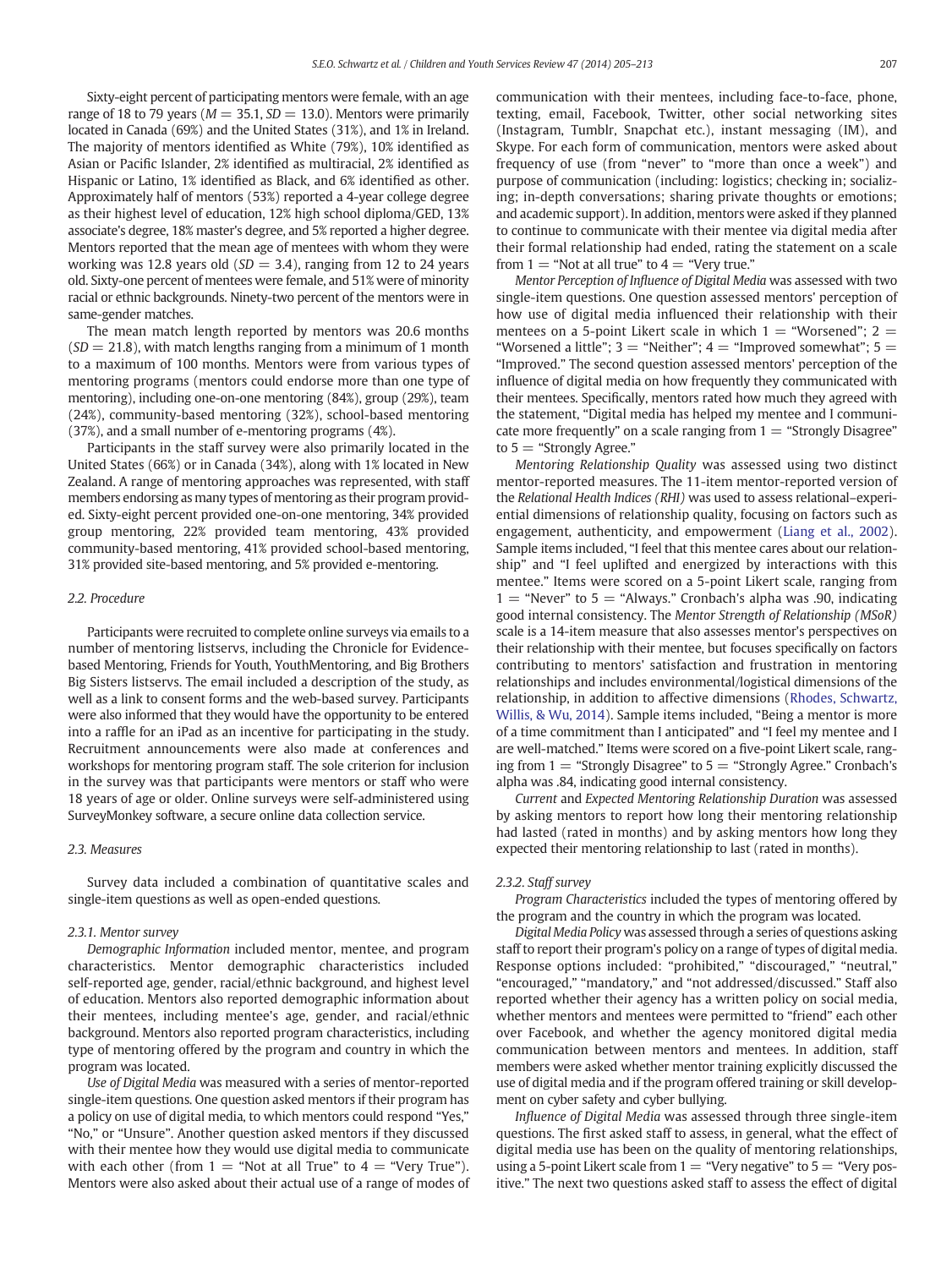media use on frequency of contact and duration of contact, respectively, using a 5-point Likert scale where  $1 =$  "Greatly decreased" and  $5 =$ "Greatly increased." For each of these three questions, staff participants were also asked to describe a specific example in an open-ended response.

#### 2.4. Data analysis

A series of hierarchical ordinary least square regression models were used to investigate the relationship between digital media use and relationship characteristics (specifically, mentoring relationship quality and mentoring relationship duration). The first level consisted of mentor and mentee demographics and program characteristics, which included whether the program had guidelines around digital media use, based on mentor report. The second level focused on digital media communication, including whether the mentor and mentee had discussed how they would use digital media, as well as frequency of face-to-face contact, phone contact, texting, email, and Facebook use.

A thematic analysis of the open-ended staff responses describing examples of how digital media influenced mentoring relationships was conducted according to the guidelines provided by [Braun and](#page-7-0) [Clarke \(2006\).](#page-7-0)

#### 3. Results

#### 3.1. Program policies and use of digital media

According to staff report, 51% of programs have a written policy on mentors' use of social media with mentees. Ninety percent of staff report that they would consider terminating the relationship if a mentor–mentee match violated a policy around use of digital media; in contrast to 9% reporting that they would definitely terminate the match and 10% reporting that they would definitely not terminate the match. Program policies and attitudes towards use of specific forms of media are presented in Fig. 1. In each of the major categories, with the exception of speaking on the phone, a small proportion of programs (2%–16%) reported that the specific form of communication was not addressed or discussed in their program. In contrast, 72% of program staff reported that they discuss use of social media in mentor training; however, only 17% reported actually monitoring digital media communication between their mentors and mentees. Fifty-nine percent of programs permit mentors and mentees to "friend" each other over Facebook, whereas 41% prohibit or discourage Facebook use. In recognition of a growing awareness of the role of the internet in youth's lives as

well as the risks involved, 43% of staff reported that their program offers training or skill development to mentors and/or mentees on cyber safety and cyber bullying. Interestingly, when mentors were asked if their program has guidelines around the use of digital media, the most frequent response (44%) was "unsure," while 42% reported that they did have guidelines, and 15% reported that they did not have guidelines.

Mentors' use of digital media with their mentees is presented in [Fig. 2](#page-4-0). Mentors commonly reported using phone calls (64%) and text messages (49%) to communicate with their mentees, and some mentors indicated they also used email (27%) or Facebook (17%) for this purpose. Only a small percentage (2%–8%) reported using other forms of communication, including IM, Skype and photo/video sharing. Mentors were also asked to report on their purpose behind using various forms of communication. Notably, such contact, particularly phone calls, texts, and email, appeared to be used primarily for check-ins and logistics, while in-depth conversations and sharing private thoughts or emotions were reported to occur primarily during face-to-face contact (see [Fig. 3](#page-4-0)).

#### 3.2. Predictors of digital media use

A number of mentor, mentee, and program characteristics predicted use of digital media. Specifically, mentors with higher levels of education reported less frequent use of Facebook ( $\beta = .17$ ,  $p < .05$ ). Mentors with older mentees reported significantly more frequent use of digital media including email (β = .30, p < .01), texting (β = .42,  $p < .01$ ), and Facebook ( $\beta = .19$ ,  $p < .05$ ), and mentors with female mentees reported marginally more frequent use of texting ( $\beta = .24$ ,  $p = .06$ ). Mentors in school-based mentoring programs reported less frequent use of texting ( $\beta = .18$ ,  $p < .05$ ), and mentors in communitybased mentoring programs reported more frequent use of Facebook  $(\beta = .15, p < .05)$ . Mentor gender, mentor age, and mentor and mentee minority status did not emerge as significant predictors of digital media use.

#### 3.3. Digital media use and relationship characteristics

Following initial characterization of use of digital media in mentoring programs, we investigated associations between digital media use and relationship characteristics.

#### 3.3.1. Digital media Use and relationship quality

For the RHI, which focuses on relational-experiential dimensions of relationship quality, mentor and mentee demographics and program characteristics accounted for 18% of the variance in relationship quality,



Fig. 1. Program policies by media.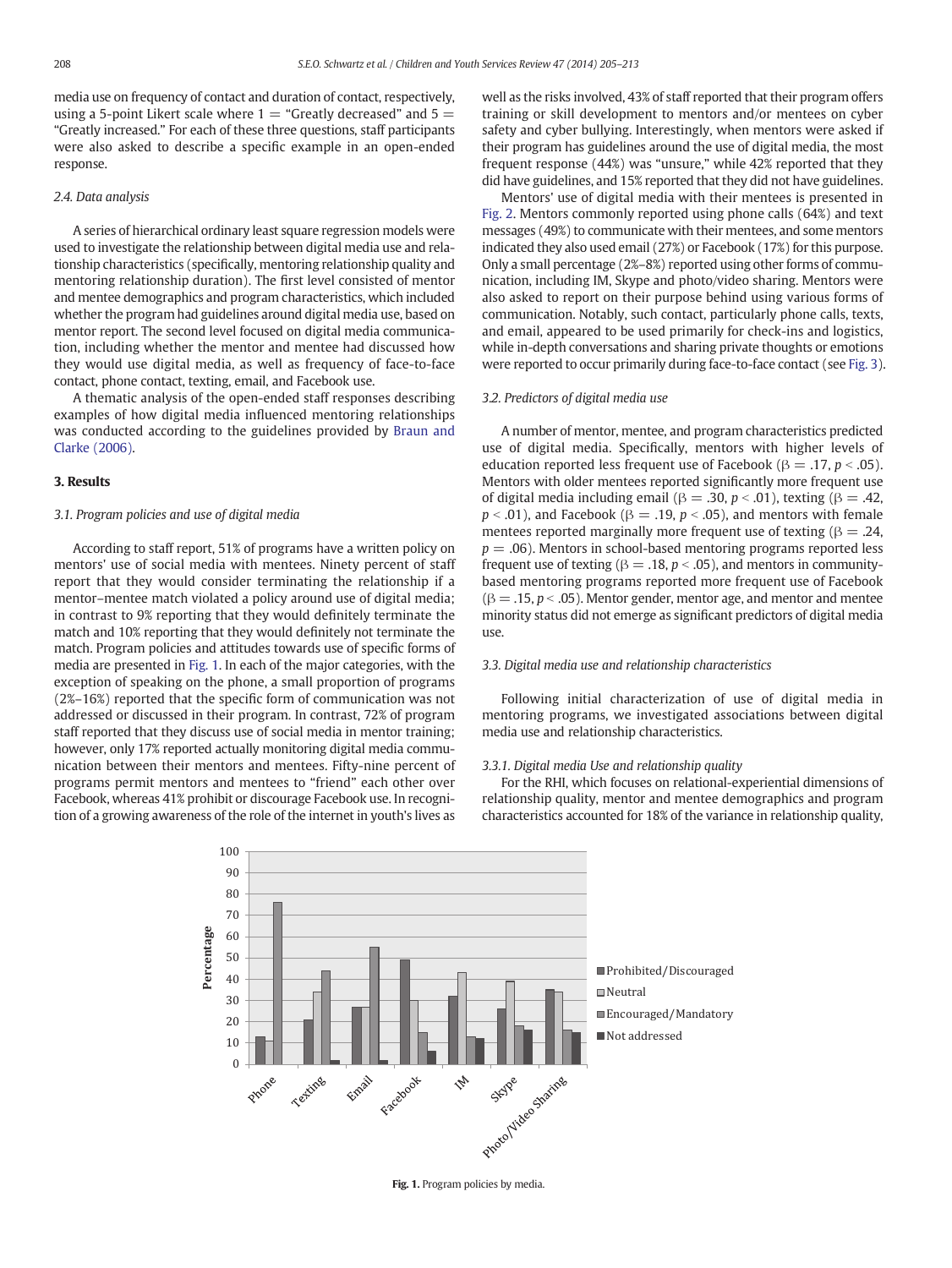<span id="page-4-0"></span>

Fig. 2. Mentor-reported use of digital media in the mentoring relationship.

and use of digital media accounted for an additional 7% of the variance (see [Table 1](#page-5-0)). Greater use of Facebook was significantly associated with higher relationship quality ( $p < .05$ ).

For the MSoR, which focuses on environmental/logistical and affective dimensions of relationship quality, mentor and mentee demographics and program characteristics accounted for 10% of the variance in relationship quality, and use of digital media accounted for an additional 6% of the variance (see [Table 1](#page-5-0)). Greater use of Facebook was marginally significantly associated with higher relationship quality ( $p = .07$ ). Interestingly, more discussion of how digital media would be used in the relationship was significantly associated with lower relationship quality ( $p < .05$ ).

#### 3.3.2. Digital media use and relationship duration

Mentor and mentee demographics and program characteristics accounted for 22% of the variance in current relationship duration and 18% of the variance in expected relationship duration; use of digital media accounted for an additional 10% of the variance in current relationship duration and an additional 5% of the variance in expected relationship duration (see [Table 2](#page-5-0)). Mentors in programs with guidelines about digital media use reported shorter current relationship duration ( $p < .05$ ) and expected relationship duration ( $p < .01$ ). More frequent face-to-face contact was associated with shorter current relationship duration ( $p < .05$ ). More frequent use of Facebook was associated with longer current relationship duration ( $p < .01$ ) and marginally significantly longer expected relationship duration ( $p = .05$ ). Discussion of how digital media would be used in the relationship was significantly associated with shorter current relationship duration  $(p < .05)$ .

### 3.4. Mentor and staff perceptions of the influence of digital media use

#### 3.4.1. Quantitative results

The majority of mentors (59%) reported that digital media had neither improved nor worsened their relationships with the mentees,



Fig. 3. Mentor-reported purpose of digital media use in the mentoring relationship.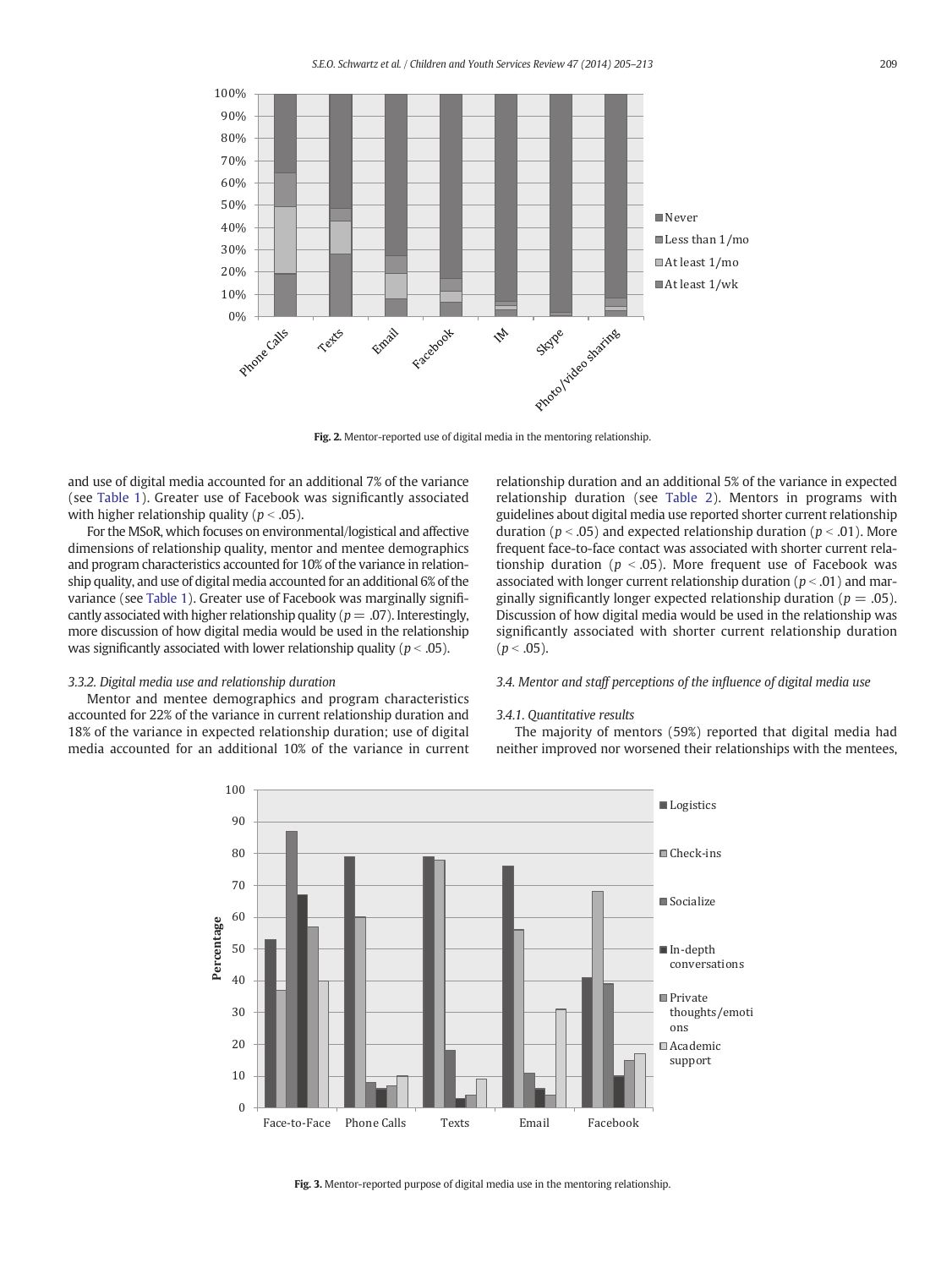## <span id="page-5-0"></span>Table 1

Standardized regression coefficients for use of digital media as a predictor of relationship quality.

|                                  | Relational Health<br>Index |           | Strength of<br>relationship |                     |
|----------------------------------|----------------------------|-----------|-----------------------------|---------------------|
|                                  | Model 1                    | Model 2   | Model 1                     | Model 2             |
| Step 1                           |                            |           |                             |                     |
| Mentee age                       | .00                        | $-.11$    | $-.03$                      | .00                 |
| Mentee gender                    | .03                        | $-.05$    | $-.02$                      | $-.03$              |
| Mentee minority status           | $-.11$                     | $-.09$    | $-.16†$                     | $-.12$              |
| Mentor age                       | $-.10$                     | $-.10$    | .02                         | .02                 |
| Mentor minority status           | $-.07$                     | $-.09$    | .08                         | .06                 |
| Mentor education level           | $-.08$                     | $-.06$    | .00.                        | .01                 |
| Group mentoring program          | $.34***$                   | $.34***$  | $.19*$                      | $.21*$              |
| Team mentoring program           | $-.26***$                  | $-.24***$ | $-.12$                      | $-.08$              |
| School-based mentoring program   | .06                        | .09       | .13                         | $.15^{\ddagger}$    |
| Site-based mentoring program     | $-.04$                     | $-.07$    | $-.02$                      | $-.07$              |
| Program digital media guidelines | $-.12$                     | $-.09$    | $-.06$                      | $-.01$              |
| Step 2                           |                            |           |                             |                     |
| Face-to-face contact             |                            | .01       |                             | .12                 |
| Phone contact                    |                            | .10       |                             | .06                 |
| Text contact                     |                            | .14       |                             | .08                 |
| Email contact                    |                            | .11       |                             | .09                 |
| Facebook contact                 |                            | $.16*$    |                             | $.15^{\ddagger}$    |
| Discussed use of digital media   |                            | $-.02$    |                             | $-.22$ <sup>*</sup> |
| $R^2$ change                     | .18                        | .07       | .10                         | .06                 |
| F change                         | $3.1***$                   | $2.2^*$   | 1.6                         | 1.7                 |
| Total adjusted $R^2$             | .12                        | .16       | .04                         | .06                 |

 $p < .10.$ 

\*\*  $p < .01$ .

and a substantial number of mentors (37%) reported that digital media had either somewhat improved or improved their relationships with the mentee, while only 3% reported that digital media had worsened their relationships. Most mentors also felt that digital media either had no impact on frequency of communication (49%) or helped them communicate more frequently with their mentee (42%). The majority

#### Table 2

Standardized regression coefficients for use of digital media as a predictor of relationship duration.

|                                  | Current<br>relationship<br>duration |                     | Expected<br>relationship<br>duration |                   |
|----------------------------------|-------------------------------------|---------------------|--------------------------------------|-------------------|
|                                  | Model 1                             | Model 2             | Model 1                              | Model 2           |
| Step 1                           |                                     |                     |                                      |                   |
| Mentee age                       | $.28***$                            | $.27^{\ddagger}$    | .02                                  | .02               |
| Mentee gender                    | .01                                 | $-.01$              | .00.                                 | $-.01$            |
| Mentee minority status           | $-.03$                              | $-.04$              | $-.02$                               | $-.02$            |
| Mentor age                       | .12                                 | $14*$               | $-.05$                               | $-.03$            |
| Mentor minority status           | $-.09$                              | $-.13^{\ddagger}$   | $-.06$                               | $-.10$            |
| Mentor education level           | $-.18*$                             | $-.16*$             | $-.06$                               | $-.04$            |
| Group mentoring program          | $.14^{\ddagger}$                    | $.14^{\ddagger}$    | $.25***$                             | $23*$             |
| Team mentoring program           | $.15^{\ddagger}$                    | $-.14$ <sup>‡</sup> | $-.17^{\ddagger}$                    | $-.14^{\ddagger}$ |
| School-based mentoring program   | $.16*$                              | $.19*$              | .10                                  | .13               |
| Site-based mentoring program     | .08                                 | .03 <sub>1</sub>    | .09                                  | .05               |
| Program digital media guidelines | $-.16*$                             | $-.10$              | $-.30**$                             | $-.25***$         |
| Step 2                           |                                     |                     |                                      |                   |
| Face-to-face contact             |                                     | $-.16*$             |                                      | $-.06$            |
| Phone contact                    |                                     | .08                 |                                      | .10               |
| Text contact                     |                                     | .08                 |                                      | .07               |
| Email contact                    |                                     | $-.05$              |                                      | $-.07$            |
| Facebook contact                 |                                     | $.26***$            |                                      | .16 <sup>†</sup>  |
| Discussed use of digital media   |                                     | $-.19*$             |                                      | $-.14$            |
| $R^2$ change                     | 22                                  | .10                 | .18                                  | .05               |
| F change                         | $4.3***$                            | $4.0***$            | $3.2***$                             | 1.6               |
| Total adjusted $R^2$             | .17                                 | .25                 | .12                                  | .14               |

 $p < .10$ .

\*  $p < .05$ . \*\*  $p < .01$ . of mentors (69%) also planned to continue to communicate with their mentees via digital media after relationship termination.

Similar to mentors, the majority of staff (55%) reported that digital media had a neutral effect on relationship quality, and 43% reported a positive effect, while only 2% reported a negative effect. The majority of staff members (52%) perceived use of digital media to slightly increase or greatly increase contact between mentors and youth, while 45% perceived it to have no impact, and 3% reported that it slightly or greatly decreased contact. Staff members perceived use of digital media to have less of an influence on duration of relationships, with 67% reporting that it has no impact on relationship duration, while 32% reported that it increased relationship duration, and 2% reported that it decreased relationship duration.

#### 3.4.2. Open-ended responses

Responses from open-ended questions in the staff survey revealed a number of ways that the use of digital media influenced mentoring relationships. The most common theme that emerged was the way in which digital media increased mentor and staff access to mentees. One staff member stated, "We have to go where the participants are." Twenty-eight percent of open-ended responses specifically referenced that social media, particularly Facebook, may be the only means of contacting youth who do not have consistent phone access or phone numbers. Staff also frequently described mentors and mentees using digital media as a supplementary form of contact between face-to-face meetings (23% of responses), and in some cases, deepening relationships (13% of responses). One staff member described digital media use in mentoring relationships, stating, "It enhances, but does not replace, face-to-face contact." Some staff members commented on the immediacy of digital media, allowing mentees to communicate information or feelings in the moment. For example, a staff member noted, "Mentees in their teen years  $(13+)$  can communicate with their mentor over Facebook messaging and sometimes have deeper conversations or have someone to confide in immediately after something happens with a friend or family member." Another staff member observed, "Many mentees will initiate contact more frequently by texting their mentor and share things that are bothering them more easily via text giving mentors the opportunity to discuss it with them when they meet." Staff also specifically noted that their mentees are "usually more comfortable communicating through social media than over the phone (especially when the relationship between the mentee and mentor is just forming)."

In addition to allowing for increased contact during the relationship, staff also described social media increasing relationship duration and allowing for contact to be maintained after mentors leave the program or after youth move (62% of responses). A staff member shared the story of her relationship with her own mentee, explaining,

"I do know that as youth age out of the program, mentors (including myself) switch to social media to connect with our previous mentees. I have been so blessed to watch my mentee grow into a young woman, and have her own family thanks to Facebook! We message each other periodically, but mostly keep in touch by commenting on photos. Prior to Facebook, we touched base about 3 times a year. She is now 31."

Although the majority of responses were positive about the impacts of social media, concerns also emerged. Specifically, a number of staff members (14% of responses) reported that mentors had encountered inappropriate or disturbing material on youth's Facebook pages. In a small number of cases (4% of responses), staff reported that mentors were able to turn the experience into a positive "teachable moment." For example, one staff member described "a mentor talking to her Little Sister about some things Little Sister was posting that were not appropriate" and using this as an opportunity to talk with her "about her future and her online reputation." Another staff member described a

 $p < .05$ .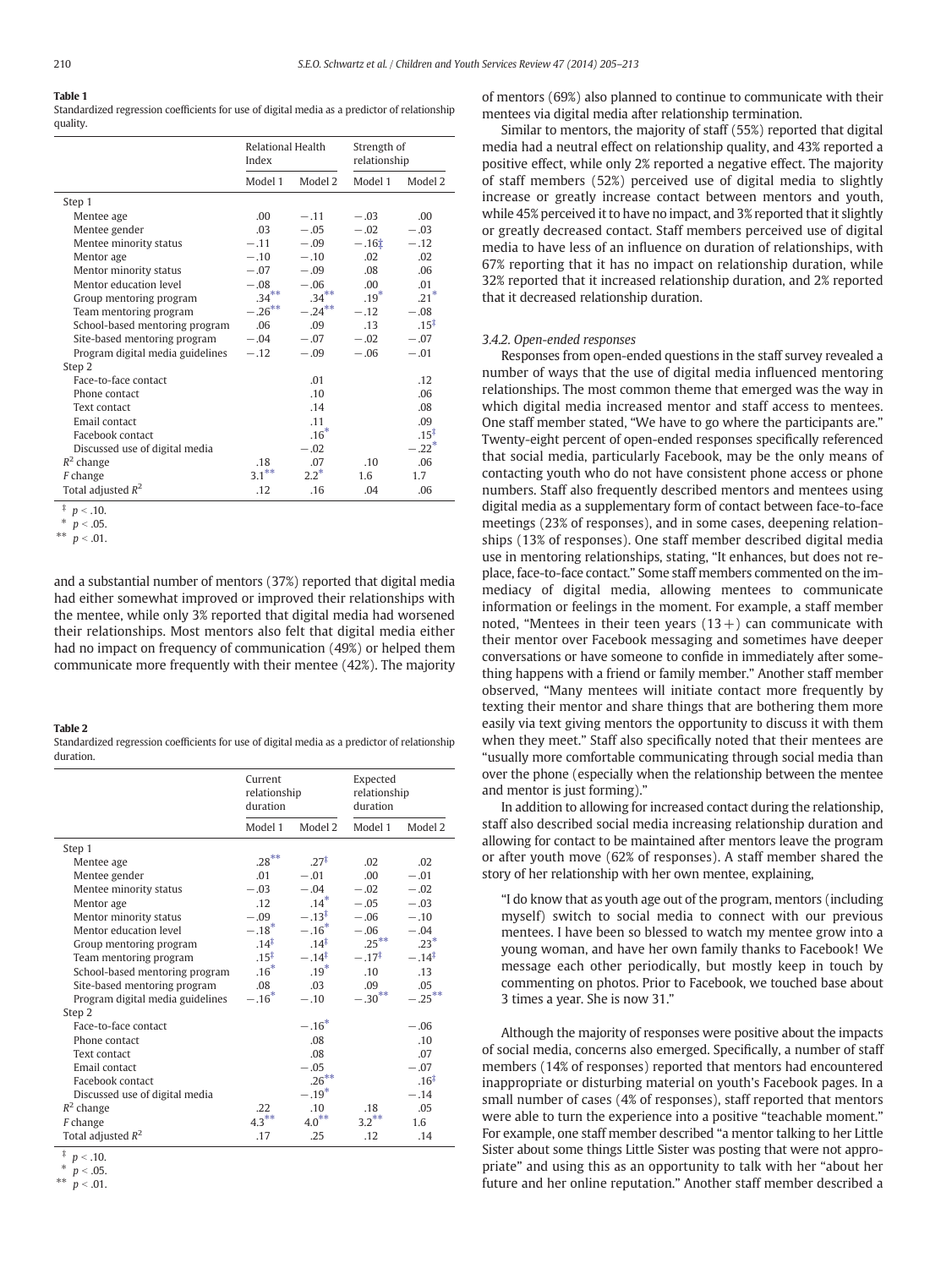mentor addressing cyber bullying with her mentee. More often, however, these experiences were described as negatively influencing the mentor–mentee relationship, with 10% of responses describing inappropriate mentee posts having a negative influence on relationships. As one staff member noted,

"In my experience, sharing information through Facebook has been an issue. Mentors need to have appropriate postings on their page and expect the same from their mentees. Unfortunately, that's not always the case. Kids post crazy and funny things and mentors misinterpret them and become upset."

#### 4. Discussion

The aim of this study was to examine the current landscape of digital media policies and use in youth mentoring programs, as well as to explore mentor and staff perceptions of the influence of digital media use on relationships and associations between social media use and relationship quality and duration.

#### 4.1. Digital media policy, use, and associations with relationship characteristics

The majority of program staff participants who reported having policies regarding digital media use appeared to take this issue seriously. Nearly three-quarters of staff (72%) reported discussing the use of digital media in mentor training, and 90% report that they would consider terminating a mentoring relationship if a mentor–mentee pair violated a policy around use of digital media. Yet, interestingly, only half of all programs surveyed indicated that they had a written policy on mentors' use of social media with mentees. An even greater percentage of mentors either reported that their program did not have guidelines or that they were unaware of their program's guidelines. Indeed, only 17% of programs reported actually monitoring electronically mediated communication between mentors and mentees.

These inconsistencies in how mentoring programs address digital communication appear to reflect the substantial variability in program policies regarding the use of specific forms of digital media. For example, programs tend to be less encouraging of Facebook, IM, Skype, and photo and video sharing forms of communication compared to the more traditional types of electronically mediated communication phone, email, and texting. Despite the concerns that programs seem to have regarding digital media use, it appears that there is widespread use of these technologies by mentors and mentees, particularly texting, Facebook, and email in matches with older mentees. Moreover, our results demonstrate that digital media use, and Facebook use in particular, is generally correlated with higher relationship quality and longer relationship duration. In support of these findings, only a negligible percentage of the mentor (3%) and program staff (2%) respondents reported that digital media had a negative impact on mentoring relationships, with the majority perceiving digital media as having a neutral or positive impact. At the same time, open-ended responses revealed the potential for misunderstandings (largely on the part of mentors) and, in particular, for information to be disclosed via social media that may negatively influence relationships, although such issues appeared to be relatively rare.

In terms of contact and duration of mentoring relationships, participants reported that digital media either had no impact on or increased the frequency of mentor–mentee communication, rather than reducing communication. Similarly, a majority of staff members reported that digital media had no impact on or increased relationship duration. These generally positive findings may be because digital media use tends to supplement, rather than replace face-to-face contact. Open-ended responses suggested that digital media extends relationships because it allows for contact to continue after mentors leave or mentees age out of mentoring programs.

#### 4.2. Connections to existing research

These findings suggest that digital media use in mentoring relationships in many ways mirrors digital media use in other contexts. For example, consistent with previous research that indicates that older adolescent girls are the heaviest users of texting ([Lenhart, 2012\)](#page-8-0), our results showed that texting is more likely to be used in mentoring relationships with older girls. Additionally, both quantitative data and open-ended responses indicated that digital media was typically used to coordinate plans and to supplement face-to-face meetings. This supports a growing body of research demonstrating that, in general, digital media is used to facilitate existing connections, rather than replacing closer contact [\(Subrahmanyam et al., 2008; Zilberstein, 2013](#page-8-0)).

More generally, these findings are consistent with other research on the largely positive influences of social media in older adolescents' other types of relationships. For example, counter to concerns that parents "friending" their child on Facebook might be experienced as an invasion of privacy by the latter, it actually was associated with decreased conflict and increased closeness in the parents' relationships with their college-aged children (Kanter, Afifi[, & Robbins, 2012\)](#page-8-0). Similarly, social network sites have been shown to help friends not only maintain relationships with each other, but engage in new behaviors that contribute to relationship escalation [\(Sosik & Bazarova, 2014\)](#page-8-0). At the same time, the potential for misunderstandings and unintentional disclosure of information via social media that some staff members reported in our study has also been shown to pose dilemmas in professional "helping" relationships such as psychotherapy relationships [\(Tunick, 2011\)](#page-8-0).

Previous research also suggests that digital media use varies based on contextual factors such as geographic distance and gender among the communicators. For example, college students used phone calls to stay connected to local friends and family, but internet-based media were more effective in long-distance relationships ([Boneva, Kraut, &](#page-7-0) [Frohlich, 2001; Cummings, Lee, & Kraut, 2006](#page-7-0)). Our results also suggest that mentors and mentees may increase their use of social media and decrease face-to-face meetings as their relationship progresses. Other research on Big Brothers Big Sisters mentoring relationships has suggested that the frequency of meetings decreases as the relationship progresses ([Brady & Dolan, 2014](#page-7-0)). It may be that this decrease in face-to-face meetings can be supplemented through social media communication.

#### 4.3. Implications for programs and policies

Our study findings on the potential benefits of digital media use supplementing face-to-face contact in mentoring programs bring to bear a number of implications for programs and policies. First, given the widespread use of digitally mediated communication modes among mentors and mentees, it is imperative that program policies are developed, preferably included in the program's policies and procedures manual in written form, and communication of those policies to mentors and mentees be administered clearly and consistently across programs before the start of each mentor match. Interestingly, the results of this study showed that mentor–mentee discussion of how digital media would be used in their relationship was significantly associated with lower mentor-reported relationship quality. It is possible that this is because discussions about media use are occurring after problems related to digital media use have already developed in the relationship. It is also possible that for these mentors, program staff did not clearly communicate digital media policies to both mentors and mentees (as well as the mentee's parents or guardians), leaving the mentors in a tenuous position of setting limits or undertaking difficult conversations that disrupted the development of the relationship. Thus, early and clear communication by program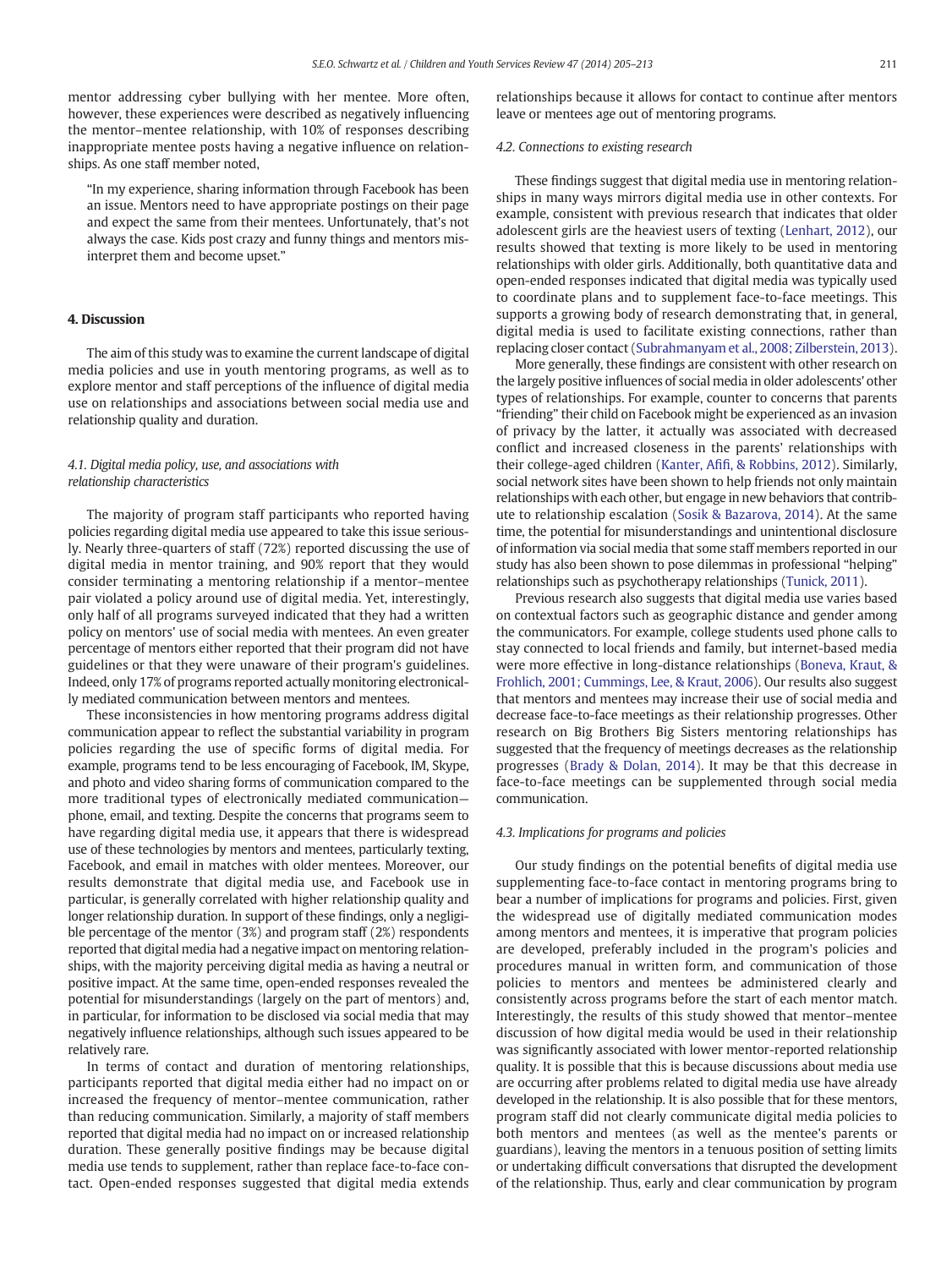<span id="page-7-0"></span>staff may help prevent problems before they arise, and in turn protect the evolving mentoring relationship.

Our findings suggest the importance of ongoing training and support regarding social media use. In particular, training may address media literacy, boundary issues, and the appropriate content for social media. Again, proactive and systematic training, rather than addressing problems after they happen, may be essential to protecting the mentor–mentee relationship. In our study, program staff noted that when problems occurred, such as mentors encountering inappropriate material on mentees' Facebook pages, only in a small number of cases could mentors turn the situation into a positive "teachable moment." In most cases, the situation seemed to be associated with negative consequences in the mentoring relationships. Although our study did not examine the relational processes in such situations, one possibility is that the way in which mentors confronted mentees about their social media misuse led to shame among the latter or left them feeling like their mentors just did not understand them. Indeed, it may be most effective to include mentees in contributing to training adult mentors and program staff on the use of these communication tools given their inherent expertise as "digital natives." Such a reciprocal environment for training and teaching may level the playing field and enable greater positive communication regarding the ins and outs of media use.

In addition, it is important to recognize that, although positive associations have been demonstrated between being Facebook friends and positive relationship characteristics, these associations are not necessarily causal. Indeed, it is likely that mentors and mentees agree to become Facebook friends in the context of more enduring relationships in which trust has already developed through in-person interactions. Being Facebook friends may serve to enhance the connection in an established relationship, but is unlikely to improve a relationship where there is little connection. On the contrary, due to the potential for misunderstandings and blurring of boundaries when mentors and mentees become friends over Facebook, it may be important to already have a strong relationship and good communication to be able to navigate any challenges that arise. One possibility would be for programs to consider policies that provide different guidelines around use of social media during different stages in a mentoring relationship. For example, programs may limit social media use in early stages of a relationship and then support its use as the relationship progresses.

Finally, the study findings also suggest a number of important implications for the ending of formal mentoring relationships. Notably, more than two-thirds of mentors reported that they planned to continue to communicate with their mentees via digital media after relationship termination. Given that digital media makes it possible for relationships to continue beyond the formal end of the mentoring contract, "termination" may be thought of more as a transition to a new type of relationship where different strategies for maintaining and escalating the connection become possible. Moreover, given the reality that many mentors and mentees plan to maintain contact through digital media following termination of the formal mentoring relationship, it is important that programs develop policies and training for the appropriate boundaries and nature of the evolving and continuing relationship.

#### 4.4. Limitations

The current study is subject to several limitations. First, it is a crosssectional study, based on correlational analyses, and thus we cannot conclude causal relationships. For example, it may be that stronger mentoring relationships lead to greater use of digital media, rather than media use leading to better relationships. It is also possible that a third variable is associated with the connection between mentoring relationship quality and media use. Specifically, youth with good social skills and positive relationships in general may tend to use media more and may tend to have better relationships with mentors. Future studies should include a longitudinal design and structural equation modeling to take the next step towards examining causality. It also

will be beneficial to explore whether there are certain individual, relationship, or program characteristics in which use of digital media is more or less helpful.

Additionally, the current study focused on relationship characteristics as dependent variables. Future research should also include other youth outcomes, including academic, behavioral, and social–emotional outcomes that may be associated with electronically mediated communication. For example, although our findings suggest that digital media use was associated with positive mentoring relationship qualities, the former may have negative consequences for youth themselves, such as an over attachment to technology, and even an unhealthy internet addiction. Researchers should raise questions via qualitative research regarding the more nuanced and complex reasons for digitally mediated mentor–mentee communication, as well as processes and outcomes of such communication. Our results are also subject to bias due to shared method variance, which may inflate associations. Multirespondent studies may extend this research querying mentors and program staff by including the perspectives of youths and parents/ guardians, enabling us to further clarify processes and outcomes.

This study also suffers from self-selection bias. Given that the study involved a voluntary online survey with an iPad incentive, the study may have drawn only those respondents who had a high level of media literacy, access, and interest, and inadvertently excluded those who might more likely report negative aspects of digital media use. Moreover, the study primarily involved mentoring programs in the U.S. and Canada, and White mentors. Again, these populations may be biased towards a more favorable view of digital media use than are individuals with less digital media access and literacy. It will be important for future studies to draw upon more diverse populations.

#### 4.5. Conclusion

In sum, digital media is widely used among mentors and mentees of formal mentoring programs. Our findings show that this media use does not seem to detract from the closeness and quality of face-to-face mentoring relationships, but may actually supplement and strengthen them. In order to derive the maximum benefits of digital media communication, as well as prevent any harmful usage, it seems important to address the lack of consistency with which programs communicate guidelines and administer ongoing training to mentors and mentees on media use. Moreover, it may be helpful to engage youth themselves in training mentors and program staff on media use to create an environment of reciprocity and mutuality, and reduce the chance of shaming and patronizing youth regarding the technology they are in some ways more adept with using than are the digital immigrant adults who mentor them.

#### References

- Boneva, B.S., Kraut, R., & Frohlich, D. (2001). [Using email for personal relationships: The](http://refhub.elsevier.com/S0190-7409(14)00328-4/rf0005) difference gender makes. [American Behavioral Scientist](http://refhub.elsevier.com/S0190-7409(14)00328-4/rf0005), 45, 530–549.
- Brady, B., & Dolan, P. (2014). Do mentoring pairs meet less as their matches progress?: Evidence from an Irish study. Chronicle for evidence based mentoring (Retrieved 7/5/14 from [http://chronicle.umbmentoring.org/do-mentoring-pairs-tend-to-meet-less-as](http://chronicle.umbmentoring.org/do-mentoring-pairs-tend-to-meet-less-as-their-matches-progress-evidence-from-an-irish-study/)[their-matches-progress-evidence-from-an-irish-study/](http://chronicle.umbmentoring.org/do-mentoring-pairs-tend-to-meet-less-as-their-matches-progress-evidence-from-an-irish-study/)).
- Braun, V., & Clarke, V. (2006). [Using thematic analysis in psychology.](http://refhub.elsevier.com/S0190-7409(14)00328-4/rf0010) Qualitative Research [in Psychology](http://refhub.elsevier.com/S0190-7409(14)00328-4/rf0010), 3, 77–101.
- Common Sense Media (2012). Social media, social life: How teens view their digital lives. Retrieved 7/5/14 from. [https://www.commonsensemedia.org/research/social](https://www.commonsensemedia.org/research/social-media-social-life-how-teens-view-their-digital-lives)[media-social-life-how-teens-view-their-digital-lives](https://www.commonsensemedia.org/research/social-media-social-life-how-teens-view-their-digital-lives)
- Cummings, J. N., Lee, J. B., & Kraut, R. (2006). [Communication technology and friendship](http://refhub.elsevier.com/S0190-7409(14)00328-4/rf0015) [during the transition from high school to college. In R. Kraut, M. Brynin, & S. Kiesler](http://refhub.elsevier.com/S0190-7409(14)00328-4/rf0015) (Eds.), [Computers, phones and the internet: Domesticating information technology](http://refhub.elsevier.com/S0190-7409(14)00328-4/rf0015) (pp. 265–[278\). New York: Oxford University Press.](http://refhub.elsevier.com/S0190-7409(14)00328-4/rf0015)
- Davis, K. (2012). [Friendship 2.0: Adolescents experiences of belonging and self-disclosure](http://refhub.elsevier.com/S0190-7409(14)00328-4/rf0135) online. [Journal of Adolescence](http://refhub.elsevier.com/S0190-7409(14)00328-4/rf0135), 1527–1536.
- DuBois, D. L., & Karcher, M. J. (2014). [Youth mentoring in contemporary perspective. In D.](http://refhub.elsevier.com/S0190-7409(14)00328-4/rf0020) L. DuBois, & M. J. Karcher (Eds.), [The handbook of youth mentoring](http://refhub.elsevier.com/S0190-7409(14)00328-4/rf0020) (pp. 3–13) (2nd ed.). [Thousand Oaks, CA: Sage Publications.](http://refhub.elsevier.com/S0190-7409(14)00328-4/rf0020)
- Goldner, L., & Mayseless, O. (2009). [The quality of mentoring relationships and mentoring](http://refhub.elsevier.com/S0190-7409(14)00328-4/rf0025) success. [Journal of Youth and Adolescence](http://refhub.elsevier.com/S0190-7409(14)00328-4/rf0025), 38, 1339–1350.